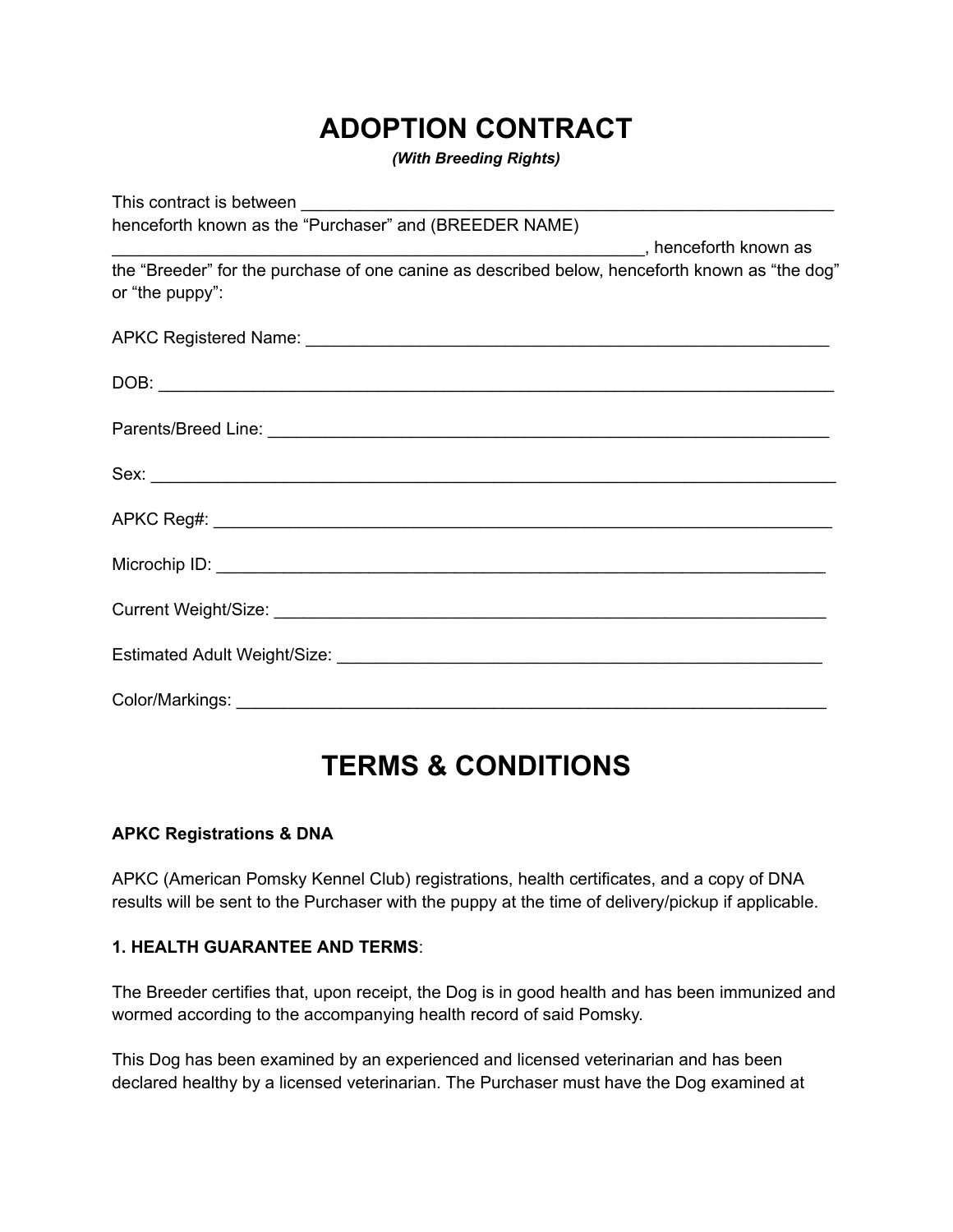Purchaser's expense by their veterinarian within 72 hours from the date of arrival to validate this guarantee.

Breeder does not accept responsibility for any contagious disease diagnosed after 5 days from the date of purchase. Your Dog has been tested and examined for many conditions to assure its health.

If, within 1 year/365 days of purchase, a life threatening genetic disease is determined and results in the death of the Dog, Purchaser may contact the Breeder and pick a replacement puppy of equal value.

Death of the Dog must be reported as soon as possible to Breeder and not later than 24 hours. Failure to notify Breeder within 24 hours will nullify the contract puppy guarantee.

Purchasers must have their veterinarian examine the Dog to determine cause of death. Necropsy and veterinary notes must be provided to Breeder, along with a record of the scanned, registered microchip.

Breeder's veterinarian may require the physical carcass to examine and verify the cause of death. If the necropsy results agree, then arrangements will be made for a replacement puppy of equal value of the current or future litter. If it is possible for the Breeder to have a second local veterinarian examine the Dog to determine the cause of death, thereby reducing transportation expenses of the carcass, Breeder will attempt to do so. However, if the carcass must be returned to Breeder, it will be at the expense of the Purchaser.

Death by any other cause other than a life threatening genetic disease is not covered.

Any condition that is minor, correctable, or a breed-related minor condition is not covered and any condition which could go away, or is considered to be a condition which a puppy will likely grow out of, is not covered.

If at any time the Dog is considered overweight, joint diseases and health guarantees are considered void, as weight plays a significant factor in the exacerbation of many diseases. If the Dog is then found not to be in good health, Breeder will resume possession if this is agreeable to both parties. Transportation fees are the responsibility of the Purchaser.

Additional health issues, such as injury, will forfeit any associated refund.

Heat stroke, exhaustion, dehydration, hypothermia and other weather related conditions are not covered in any way.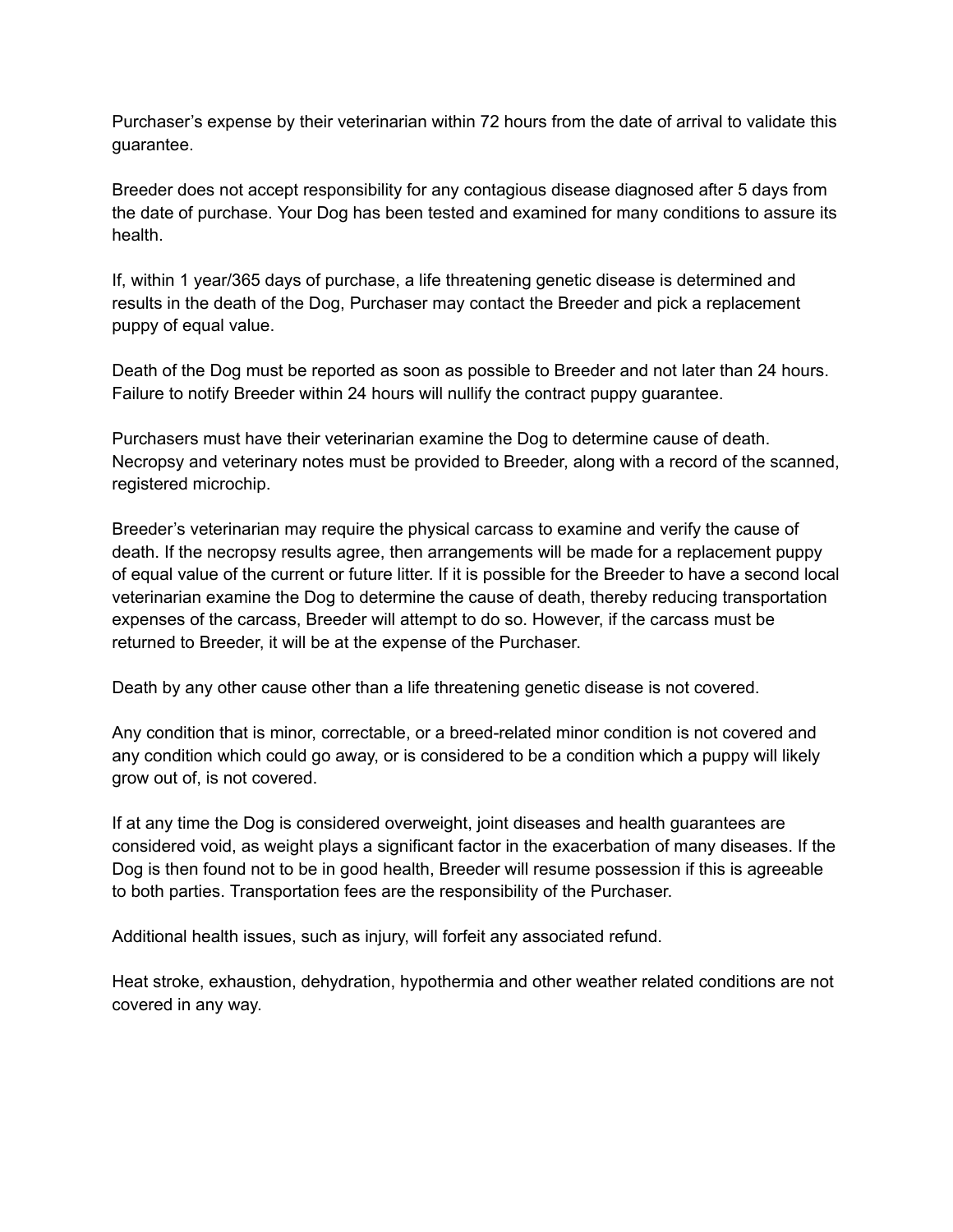I, (the Purchaser) \_\_\_\_\_\_\_\_\_\_\_\_\_\_\_\_\_\_\_\_\_\_\_\_\_\_\_\_\_\_\_\_\_\_\_\_\_\_\_\_ , hereby agree that the above described dog is being purchased by me for the purpose of companionship only for the agreed amount of:

#### **Purchase Price**:

| 1\$                          |         |
|------------------------------|---------|
| The Dog will be delivered by | for the |
| additional amount of         |         |
|                              |         |

## *\*Permanent ownership of this dog is contingent upon the Purchaser's compliance with the Terms and Conditions.*

#### **2. BUYERS' RESPONSIBILITY**:

- The Buyer agrees to take good care of this dog
- Feed high quality balanced meat based grain inclusive diet
- House the dog properly {indoors}
- Maintain vaccinations, heartworm preventative, dental work, deworming protocol

● Control the dog on a harness or leash when in public and when off the premises of the dog's home.

• The dog's outdoor area will be fenced in and secure, or acceptable provisions (wireless/electric fences/on leash) will be made to assure the dog is safe any time he/she is outdoors.

● Buyer agrees to give the dog proper physical and emotional care and welfare.

● If the dog is found to be allowed to run freely, running at large, creating a public nuisance, or found to be neglected, abused or allowed to live in poor health or poor conditions the Seller has all rights to repossession of this dog with no refund to the Buyer.

● The death, injury or loss of said dog due to theft, carelessness, recklessness, abuse, neglect, weather-related illness (heat/cold) or accident will not entitle the Buyer to any compensation from the Seller.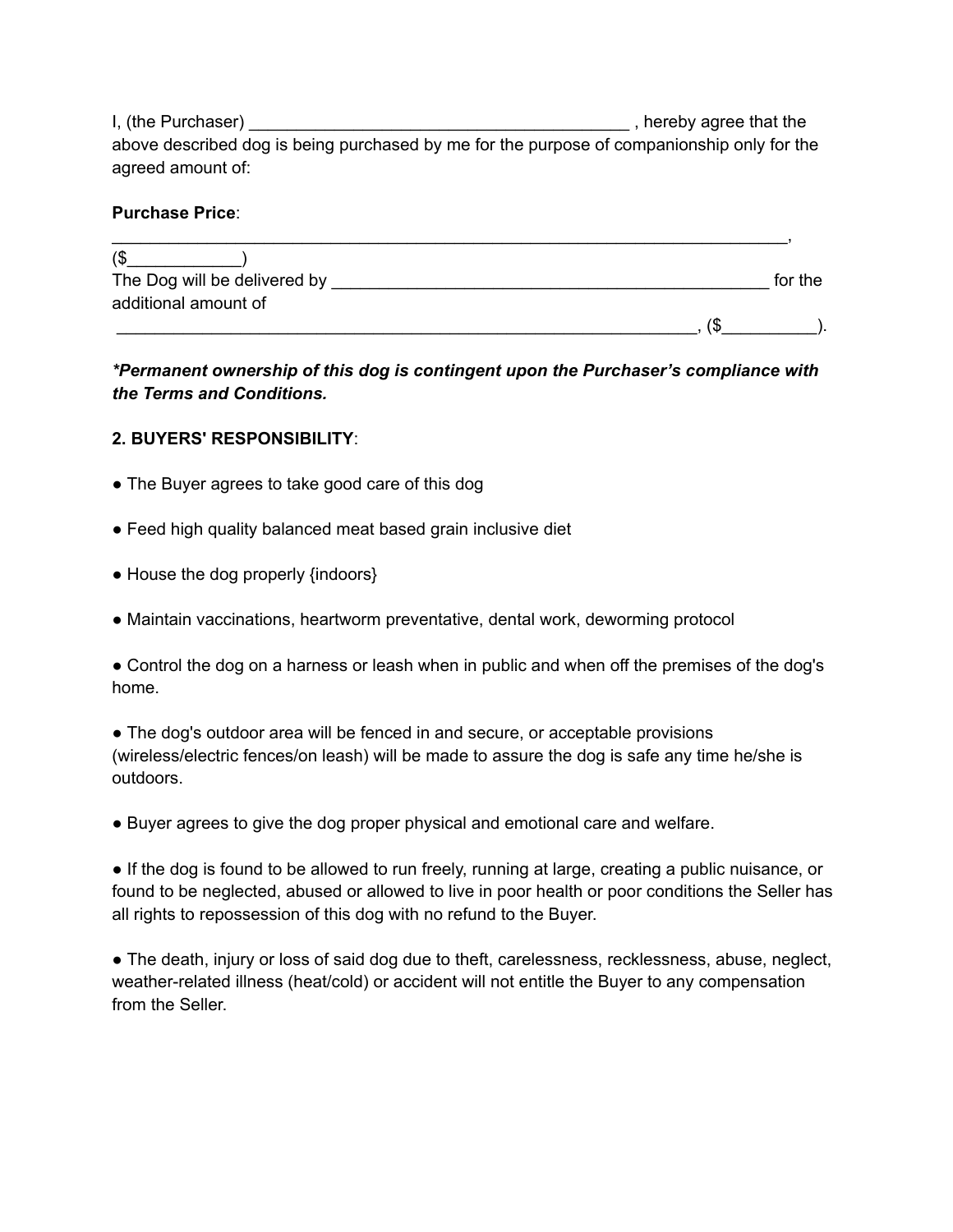Buyer agrees and is responsible for keeping said puppy away from contaminated areas that may be infected with any type of dog-related diseases. Puppies are NOT fully immune to diseases until they have had all of their puppy shots (which is 4 sets given at 6, 8, 10 and 12-14 weeks of age). Even at the vet, carry puppies and do not let them touch the ground until they are fully immune. Please keep in mind, we offer NO REPLACEMENT NOR REFUNDS should your puppy become sick with worms, Parvo, Distemper, Coccidia, kennel cough or other contagious illnesses. Petsmart, Petco, Vet's office, dog parks, pet boarding, grooming shops, farm & ranch stores, puppy training classes and any place dogs with no shots are brought can be a breeding ground for these illnesses. Never let your puppy down in a yard, vet's office, parking lot or a floor you are not sure about and definitely not prior to the immunization period. Speak in more detail with your vet at the visit to determine how to most safely prevent the spread of diseases with your puppy.

Always supervise all chews and toys with your puppy and dog. Remove toys when damaged. Watch carefully for fraying/splintering and throw those toys away. Never give your dogs rawhide products or cooked/smoked animal bones as they are well known to cause internal damage that can lead to expensive surgery or death.

The Seller is in no way responsible for any problems that result from lack of supervision, damage to toys that are swallowed, items swallowed, dangerous or inappropriate toys/chews, etc.

This dog is warranted only for the purpose of being a companion animal, not for any other purpose or reasons. No warranty is given to the Buyer for any special purpose or function of this dog. This dog is not to be used for any illegal or immoral activities and is not to be used for any type of puppy mill, dog farm, or other mass producing or money making operation.

Buyer may return the puppy to the Seller within 14 days of delivery. Buyer will be responsible for all of the costs of transport, in addition to the loss of the non-refundable deposit. Seller will quarantine the returned puppy and verify through a medical exam that the puppy is in good health and condition when originally delivered.

Return of the puppy after 7 days will forfeit any/all payments made by Buyer.

Buyer MAY NOT SHAVE OR CLOSELY TRIM their Pomsky. It ruins their coat, causes them to overheat and/or get sunburned, and can be considered abuse for this double-coated dog. When getting professionally groomed, ask for "Blow out, paw pads trimmed, very light shaping trim, sanitary trim, butt skirt shaping".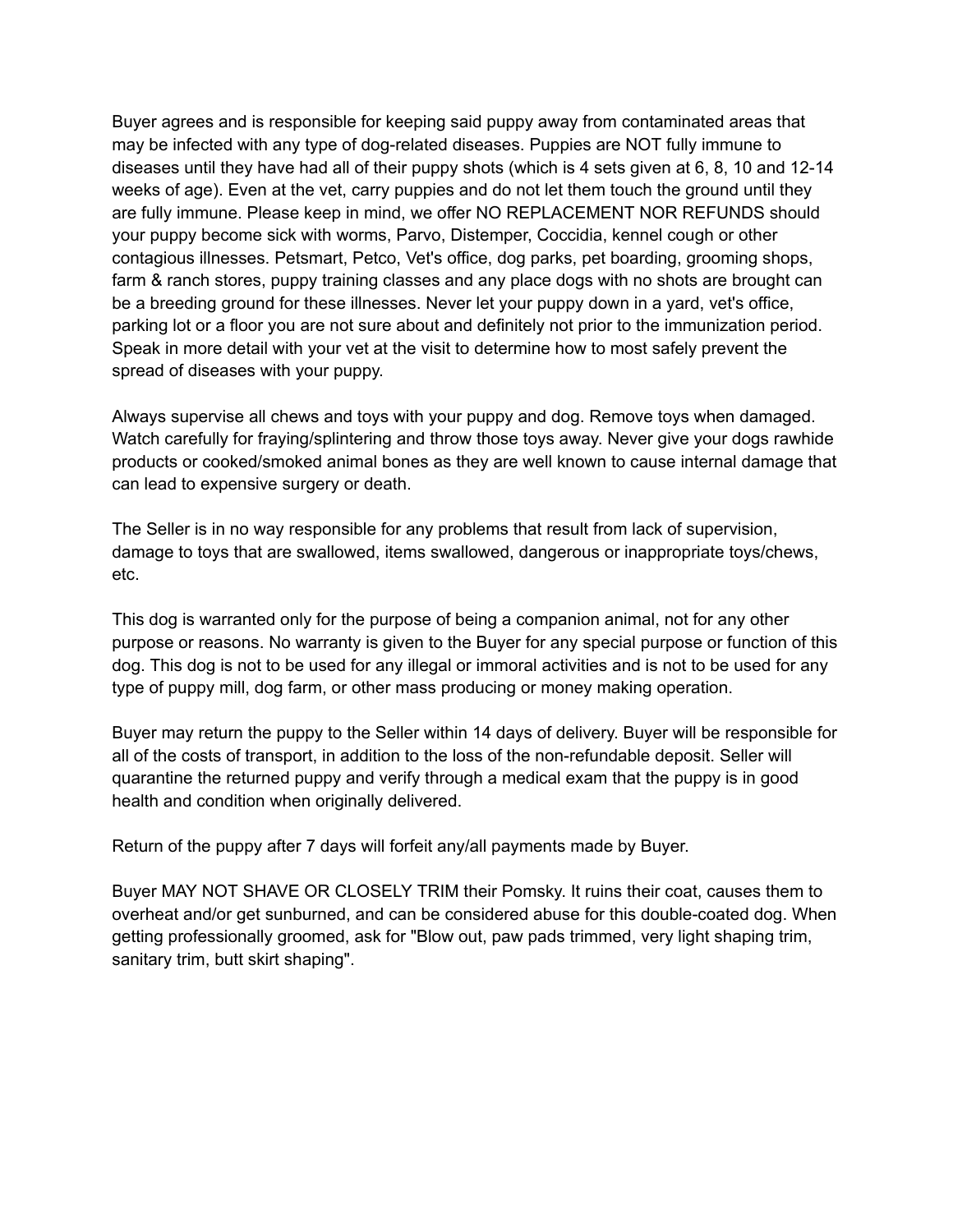#### **PUPPY CLASSES AND POTTY TRAINING**:

Buyer realizes puppies require more work and time than adult dogs. Buyer realizes that there is a 2-3 week transitional period for the puppy as they learn the place in the new home and may test already established limits and require extra patience during this transitional time. Buyer realizes that taking the puppy after the vet health check to basic puppy training classes will ensure that the Buyer is able to train and control the puppy and to prohibit any harmful or annoying habits that would cause Buyer to desire to re-home the puppy. Buyer also realizes that although potty training will be started at the Breeder's home, that it is a continual training process for many months, and that ineffectual clean-up of accidents will cause the puppy to remark on the spot, even if they are otherwise house trained. Buyer realizes that Pomskies require additional exercise, mental and physical stimulation to prevent boredom. Buyer has researched the personality traits of Siberian Huskies and realizes that their personalities are more bold than many other breeds and will take this into consideration in everyday situations and when introducing new puppies to their current/new pets. Buyer also realizes that the husky personality can be more prominent on some of the puppies than others, and is aware that Seller has no responsibility for the puppy's actions after it leaves the breeder's Care.

#### **BREEDING RIGHTS**:

### **This dog is sold with breeding rights.**

Buyer agrees not to sell this dog to any retail company or establishment. Any changes to this contract must be in writing and signed by both parties.

It is the responsibility of the Buyer to ensure that female puppies do not become pregnant prior to having their second heat and males not reproduce until at least 1 year of age. Work with your vet to determine the best age to breed. Pregnancy prior to 18 months can be detrimental to the health of the mother, at times resulting in death. Female puppies have their first heat approximately 6-9 months of age, and it is highly recommended that they are kept away from all other intact male dogs 100% of the time during this 3 week cycle.

Buyer also realizes that the puppy may change coloring as their adult coats grow in. The breeder provides an estimate of coat, coat/eye color and weight but nature and genetics may dictate a different result than expected and cannot be held responsible for any variety from the breeder's estimate.